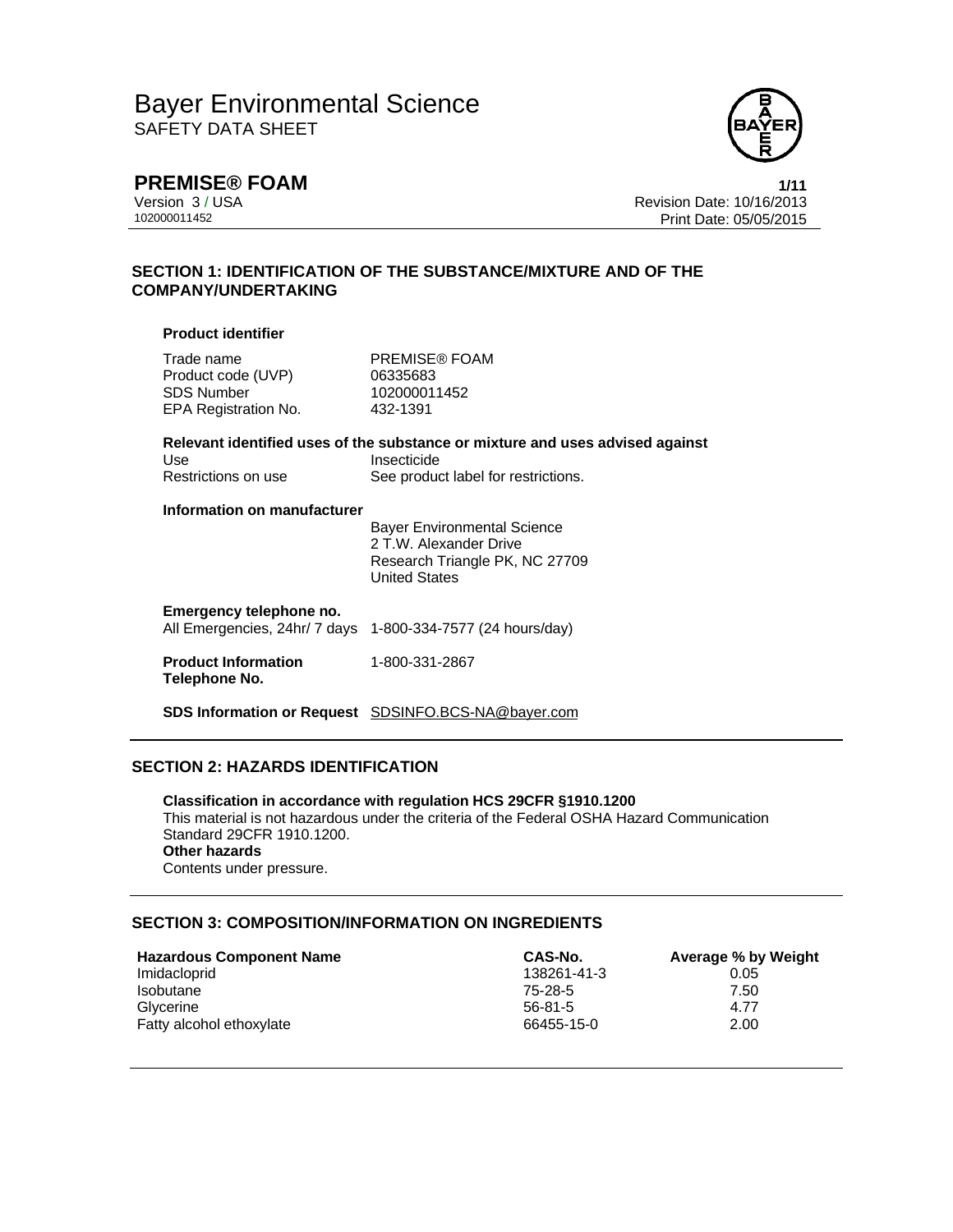

**PREMISE® FOAM** 2/11<br>
Version 3 / USA 2013<br>
102000011452<br>
Print Date: 05/05/2015 Revision Date: 10/16/2013 Print Date: 05/05/2015

## **SECTION 4: FIRST AID MEASURES**

| <b>Description of first aid measures</b>                                   |                                                                                                                                                                                                                                                                                                           |  |
|----------------------------------------------------------------------------|-----------------------------------------------------------------------------------------------------------------------------------------------------------------------------------------------------------------------------------------------------------------------------------------------------------|--|
| <b>General advice</b>                                                      | When possible, have the product container or label with you when<br>calling a poison control center or doctor or going for treatment.                                                                                                                                                                     |  |
| <b>Inhalation</b>                                                          | Move to fresh air. If person is not breathing, call 911 or an<br>ambulance, then give artificial respiration, preferably mouth-to-mouth<br>if possible. Call a physician or poison control center immediately.                                                                                            |  |
| <b>Skin contact</b>                                                        | Take off contaminated clothing and shoes immediately. Wash off<br>immediately with plenty of water for at least 15 minutes. Call a<br>physician or poison control center immediately.                                                                                                                     |  |
| Eye contact                                                                | Hold eye open and rinse slowly and gently with water for 15-20<br>minutes. Remove contact lenses, if present, after the first 5 minutes,<br>then continue rinsing eye. Call a physician or poison control center<br>immediately.                                                                          |  |
| Ingestion                                                                  | Call a physician or poison control center immediately. Rinse out<br>mouth and give water in small sips to drink. DO NOT induce<br>vomiting unless directed to do so by a physician or poison control<br>center. Never give anything by mouth to an unconscious person. Do<br>not leave victim unattended. |  |
| Most important symptoms and effects, both acute and delayed                |                                                                                                                                                                                                                                                                                                           |  |
| <b>Symptoms</b>                                                            | To date no symptoms are known.                                                                                                                                                                                                                                                                            |  |
| Indication of any immediate medical attention and special treatment needed |                                                                                                                                                                                                                                                                                                           |  |
| <b>Treatment</b>                                                           | Appropriate supportive and symptomatic treatment as indicated by<br>the patient's condition is recommended. There is no specific<br>antidote.                                                                                                                                                             |  |

## **SECTION 5: FIREFIGHTING MEASURES**

| <b>Extinguishing media</b>                                  |                                                                                                                                                                                              |
|-------------------------------------------------------------|----------------------------------------------------------------------------------------------------------------------------------------------------------------------------------------------|
| <b>Suitable</b>                                             | Water, Carbon dioxide (CO2), Dry chemical, Foam                                                                                                                                              |
| Unsuitable                                                  | None known.                                                                                                                                                                                  |
| Special hazards arising<br>from the substance or<br>mixture | Product is contained in a pressurised container which may explode<br>on heating.                                                                                                             |
| <b>Advice for firefighters</b>                              |                                                                                                                                                                                              |
| <b>Special protective</b><br>equipment for fire-fighters    | Firefighters should wear NIOSH approved self-contained breathing<br>apparatus and full protective clothing.                                                                                  |
| <b>Further information</b>                                  | Keep out of smoke. Fight fire from upwind position. Cool closed<br>containers exposed to fire with water spray. Do not allow run-off<br>from fire fighting to enter drains or water courses. |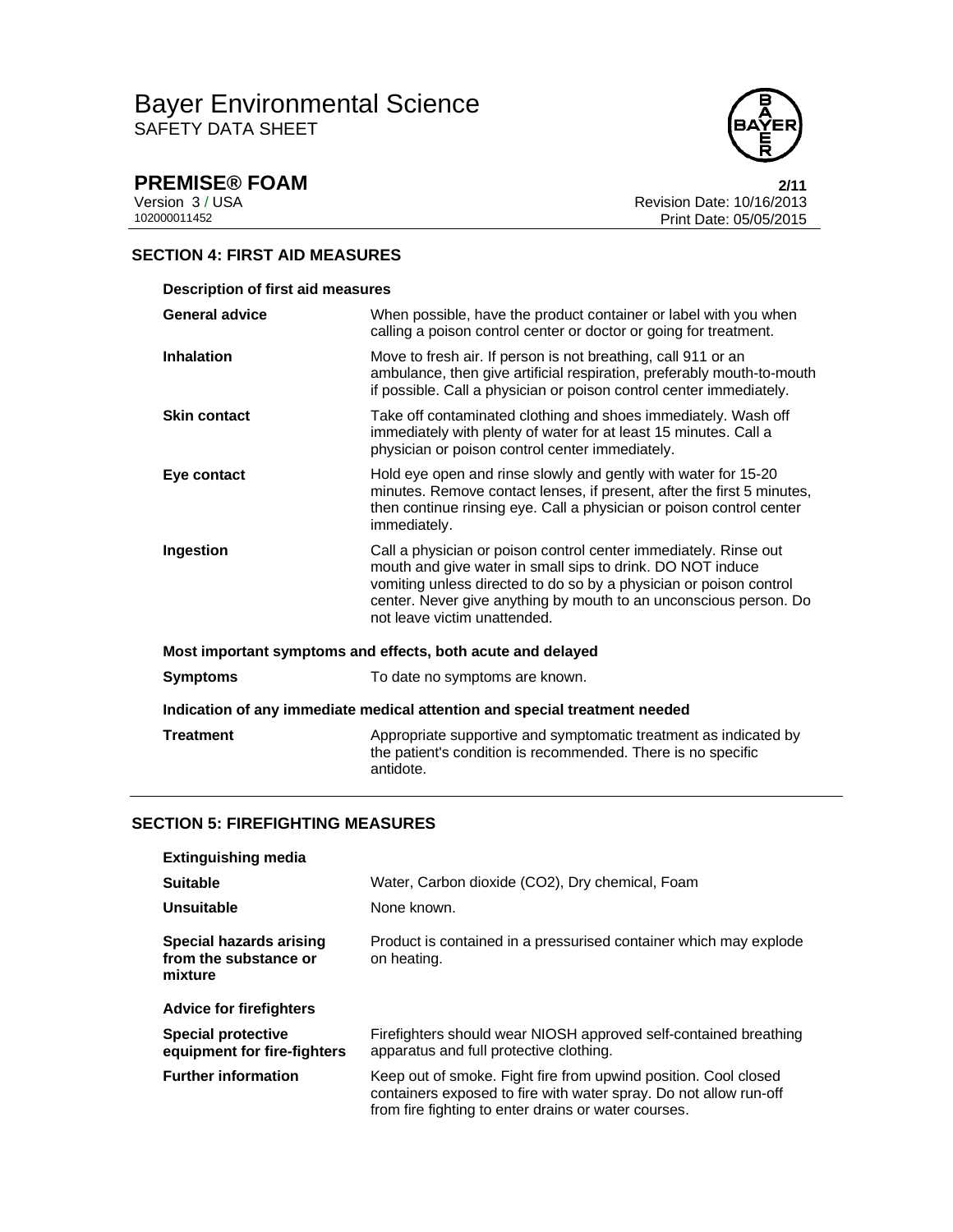

**PREMISE® FOAM** 3/11<br>
Version 3 / USA Revision Date: 10/16/2013<br>
102000011452 Print Date: 05/05/2015 Revision Date: 10/16/2013 Print Date: 05/05/2015

| <b>Flash point</b>              | 93.3 $^{\circ}$ C |
|---------------------------------|-------------------|
| <b>Autoignition temperature</b> | no data available |
| Lower explosion limit           | no data available |
| <b>Upper explosion limit</b>    | no data available |
| <b>Explosivity</b>              | not applicable    |

# **SECTION 6: ACCIDENTAL RELEASE MEASURES**

|                          | Personal precautions, protective equipment and emergency procedures                                                                                                                  |
|--------------------------|--------------------------------------------------------------------------------------------------------------------------------------------------------------------------------------|
| <b>Precautions</b>       | Remove all sources of ignition. Avoid contact with spilled product or<br>contaminated surfaces. Isolate hazard area. Keep unauthorized people<br>away.                               |
|                          | Methods and materials for containment and cleaning up                                                                                                                                |
| Methods for cleaning up  | Collect and transfer the product into a properly labelled and tightly<br>closed container. Clean contaminated floors and objects thoroughly.<br>observing environmental regulations. |
| <b>Additional advice</b> | Use personal protective equipment. Do not allow to enter soil,<br>waterways or waste water canal.                                                                                    |

# **SECTION 7: HANDLING AND STORAGE**

| <b>Precautions for safe handling</b>                         |                                                                                                                                                                                                                                                                                                                                                                                                  |  |
|--------------------------------------------------------------|--------------------------------------------------------------------------------------------------------------------------------------------------------------------------------------------------------------------------------------------------------------------------------------------------------------------------------------------------------------------------------------------------|--|
| Advice on safe handling                                      | Contents under pressure. Use only in area provided with appropriate<br>exhaust ventilation.                                                                                                                                                                                                                                                                                                      |  |
| Advice on protection<br>against fire and explosion           | Keep away from heat and sources of ignition. Do not use this<br>product in or on electrical equipment due to the possibility of shock<br>hazard.                                                                                                                                                                                                                                                 |  |
| <b>Hygiene measures</b>                                      | Wash hands thoroughly with soap and water after handling and<br>before eating, drinking, chewing gum, using tobacco, using the toilet<br>or applying cosmetics.                                                                                                                                                                                                                                  |  |
| Conditions for safe storage, including any incompatibilities |                                                                                                                                                                                                                                                                                                                                                                                                  |  |
| <b>Requirements for storage</b><br>areas and containers      | Keep containers tightly closed in a dry, cool and well-ventilated<br>place. BEWARE: Aerosol is pressurized. Keep away from direct sun<br>exposure and temperatures over 50 °C. Do not open by force or<br>throw into fire even after use. Do not spray on flames or red-hot<br>objects.<br>Store in original container and out of the reach of children, preferably<br>in a locked storage area. |  |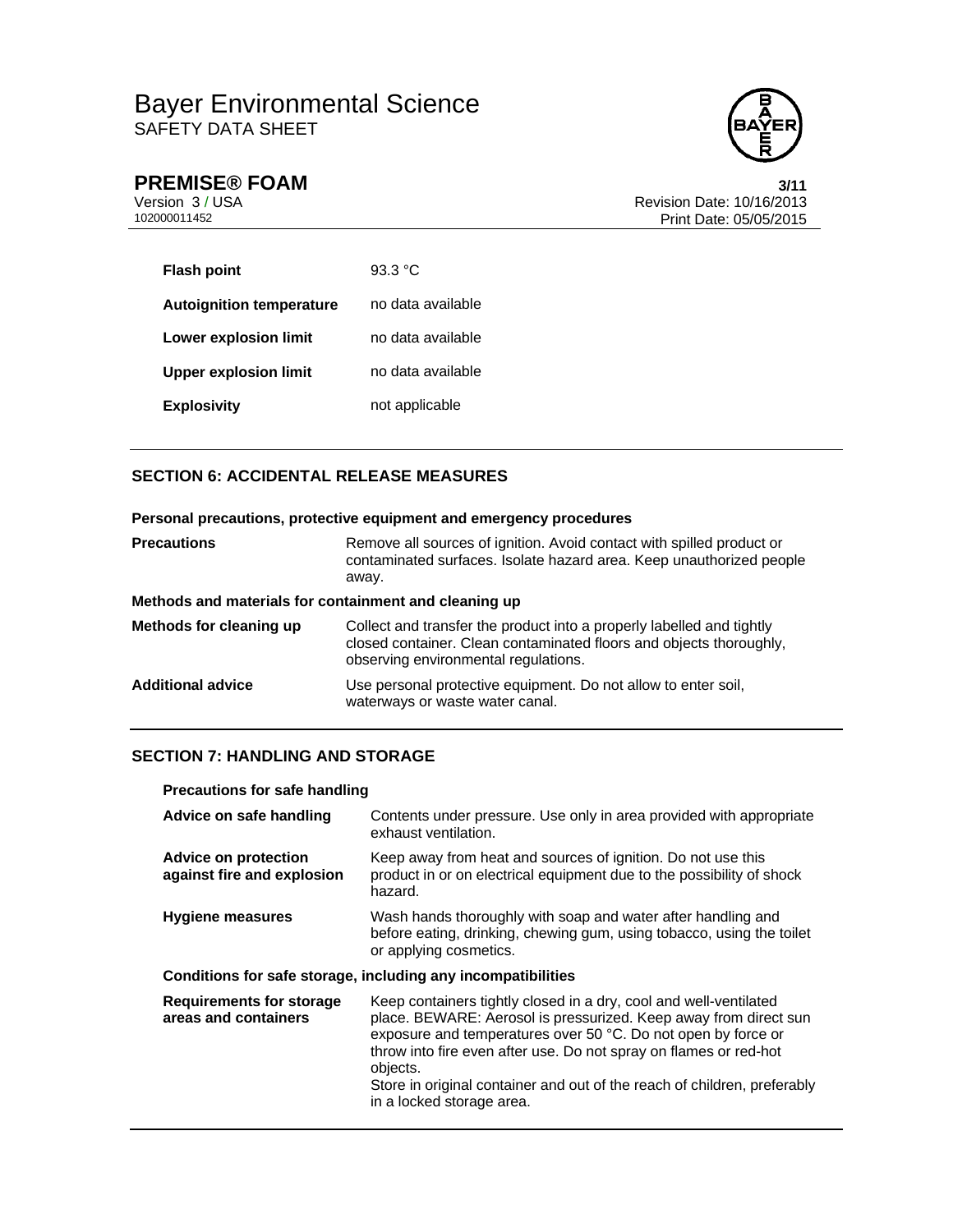

**PREMISE® FOAM** 4/11<br>
Version 3 / USA 102000011452<br>
102000011452 Print Date: 05/05/2015 Revision Date: 10/16/2013 Print Date: 05/05/2015

## **SECTION 8: EXPOSURE CONTROLS/PERSONAL PROTECTION**

### **Control parameters**

| Components                                              | CAS-No.       | Control parameters             | Update  | <b>Basis</b>       |
|---------------------------------------------------------|---------------|--------------------------------|---------|--------------------|
| Imidacloprid                                            | 138261-41-3   | $0.7$ mg/m $3$<br>(TWA)        |         | OES BCS*           |
| Imidacloprid                                            | 138261-41-3   | 5 ug/m3<br>(AN ESL)            | 07 2011 | <b>TX ESL</b>      |
| Imidacloprid                                            | 138261-41-3   | $50 \text{ uq/m}$<br>(ST ESL)  | 07 2011 | <b>TX ESL</b>      |
| Isobutane                                               | $75 - 28 - 5$ | 1,000 ppm<br>(TWA)             | 02 2012 | <b>ACGIH</b>       |
| Isobutane                                               | $75 - 28 - 5$ | 1,000 ppm<br>(STEL)            | 02 2012 | <b>ACGIH NIC</b>   |
| Isobutane                                               | $75 - 28 - 5$ | 1,900 mg/m3 / 800 ppm<br>(REL) | 2010    | <b>NIOSH</b>       |
| Isobutane                                               | 75-28-5       | 800 ppb<br>(AN ESL)            | 07 2011 | <b>TX ESL</b>      |
| Isobutane                                               | 75-28-5       | 2040 ppb<br>(ST ESL)           | 07 2011 | <b>TX ESL</b>      |
| Isobutane                                               | $75 - 28 - 5$ | 1900 ug/m3<br>(AN ESL)         | 07 2011 | <b>TX ESL</b>      |
| Isobutane                                               | 75-28-5       | 4800 ug/m3<br>(ST ESL)         | 07 2011 | <b>TX ESL</b>      |
| Glycerine<br>(Mist.)                                    | $56 - 81 - 5$ | $10$ mg/m $3$<br>(TWA)         | 02 2012 | <b>ACGIH</b>       |
| Glycerine<br>(Total dust.)                              | $56 - 81 - 5$ | $15 \text{ mg/m}$<br>(PEL)     | 02 2006 | OSHA <sub>Z1</sub> |
| Glycerine<br>(Respirable fraction.)                     | $56 - 81 - 5$ | $5$ mg/m $3$<br>(PEL)          | 02 2006 | OSHA <sub>Z1</sub> |
| Glycerine<br>(Total dust.)                              | $56 - 81 - 5$ | $10$ mg/m $3$<br>(TWA)         | 1989    | OSHA Z1A           |
| Glycerine<br>(Respirable fraction.)                     | $56 - 81 - 5$ | $5 \text{ mg/m}$<br>(TWA)      | 1989    | <b>OSHA Z1A</b>    |
| Glycerine<br>(Total dust and mist.)                     | $56 - 81 - 5$ | $10$ mg/m $3$<br>(TWA)         | 06 2008 | TN OEL             |
| Glycerine<br>(Respirable fraction and dust<br>or fume.) | $56 - 81 - 5$ | $5$ mg/m $3$<br>(TWA)          | 06 2008 | TN OEL             |
| Glycerine                                               | $56 - 81 - 5$ | 5 ug/m3<br>(AN ESL)            | 03 2012 | <b>TX ESL</b>      |
| Glycerine                                               | $56 - 81 - 5$ | 100 ug/m3<br>(AN ESL)          | 03 2012 | <b>TX ESL</b>      |
| Glycerine                                               | $56 - 81 - 5$ | $50 \text{ ug/m}$<br>(ST ESL)  | 03 2012 | <b>TX ESL</b>      |
| Glycerine                                               | $56 - 81 - 5$ | 1000 ug/m3<br>(ST ESL)         | 03 2012 | <b>TX ESL</b>      |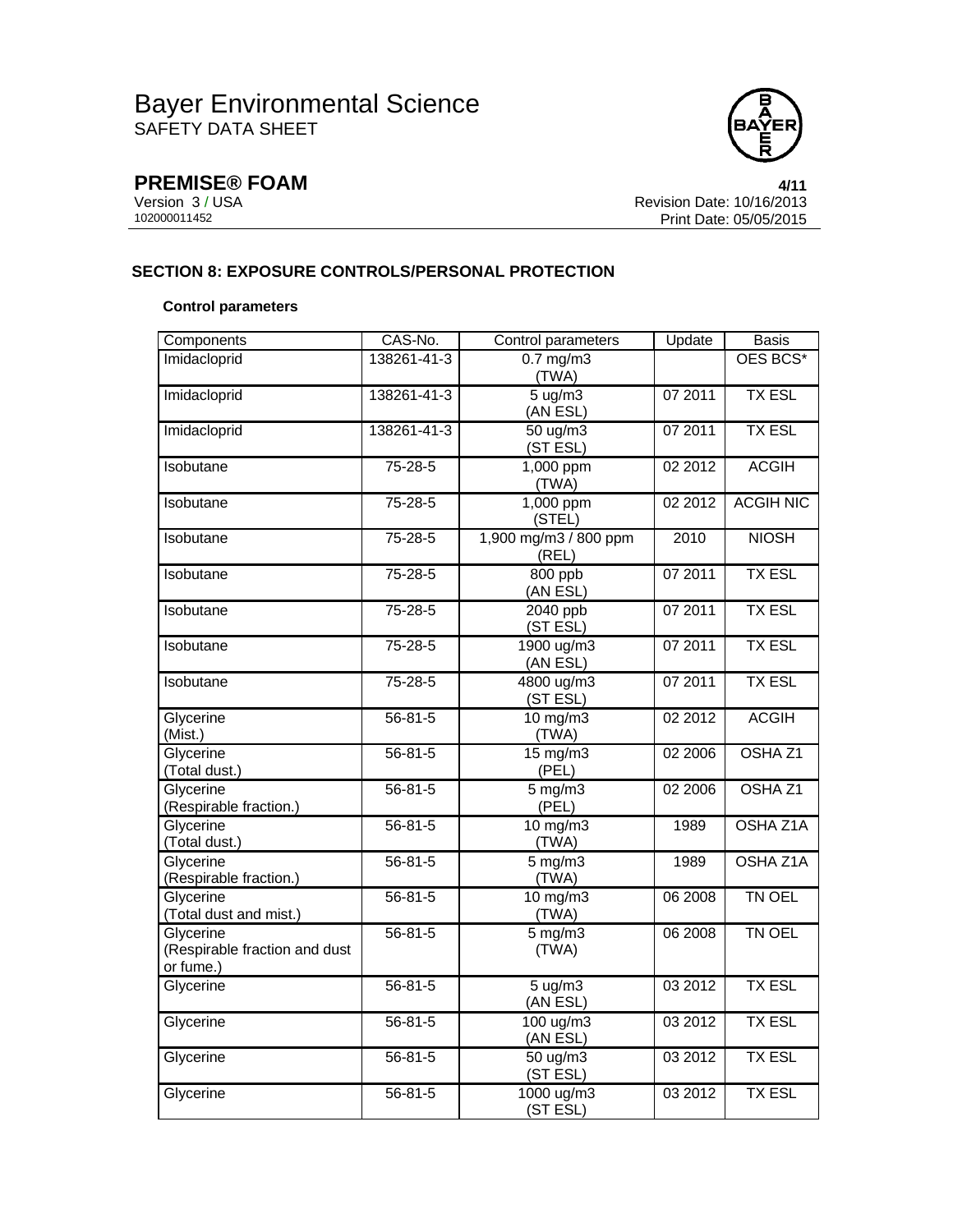

**PREMISE® FOAM** 5/11<br>
Version 3 / USA 6/10/16/2013<br>
102000011452 Print Date: 05/05/2015 Revision Date: 10/16/2013 Print Date: 05/05/2015

\*OES BCS: Internal Bayer CropScience "Occupational Exposure Standard"

## **Exposure controls**

## **Personal protective equipment**

In normal use and handling conditions please refer to the label and/or leaflet. In all other cases the following recommendations would apply.

| <b>Respiratory protection</b>         | Respiratory protection is not required under anticipated<br>circumstances of exposure.                                                                                                                |
|---------------------------------------|-------------------------------------------------------------------------------------------------------------------------------------------------------------------------------------------------------|
| <b>Hand protection</b>                | Chemical resistant nitrile rubber gloves                                                                                                                                                              |
| Eye protection                        | Safety glasses with side-shields                                                                                                                                                                      |
| Skin and body protection              | Wear long-sleeved shirt and long pants and shoes plus socks.                                                                                                                                          |
| <b>General protective</b><br>measures | Follow manufacturer's instructions for cleaning/maintaining PPE. If<br>no such instructions for washables, use detergent and warm/tepid<br>water.<br>Keep and wash PPE separately from other laundry. |

## **SECTION 9. PHYSICAL AND CHEMICAL PROPERTIES**

| Appearance                      | white                               |
|---------------------------------|-------------------------------------|
| <b>Physical State</b>           | Foam                                |
| Odor                            | almost odourless                    |
| <b>Odour Threshold</b>          | no data available                   |
| рH                              | $5.0 - 7.0$ (10 %)                  |
| <b>Vapor Pressure</b>           | no data available                   |
| Vapor Density (Air = 1)         | no data available                   |
| <b>Density</b>                  | ca. 1.01 g/cm <sup>3</sup> at 20 °C |
| <b>Evapouration rate</b>        | no data available                   |
| <b>Boiling Point</b>            | no data available                   |
| <b>Melting / Freezing Point</b> | no data available                   |
| <b>Water solubility</b>         | soluble                             |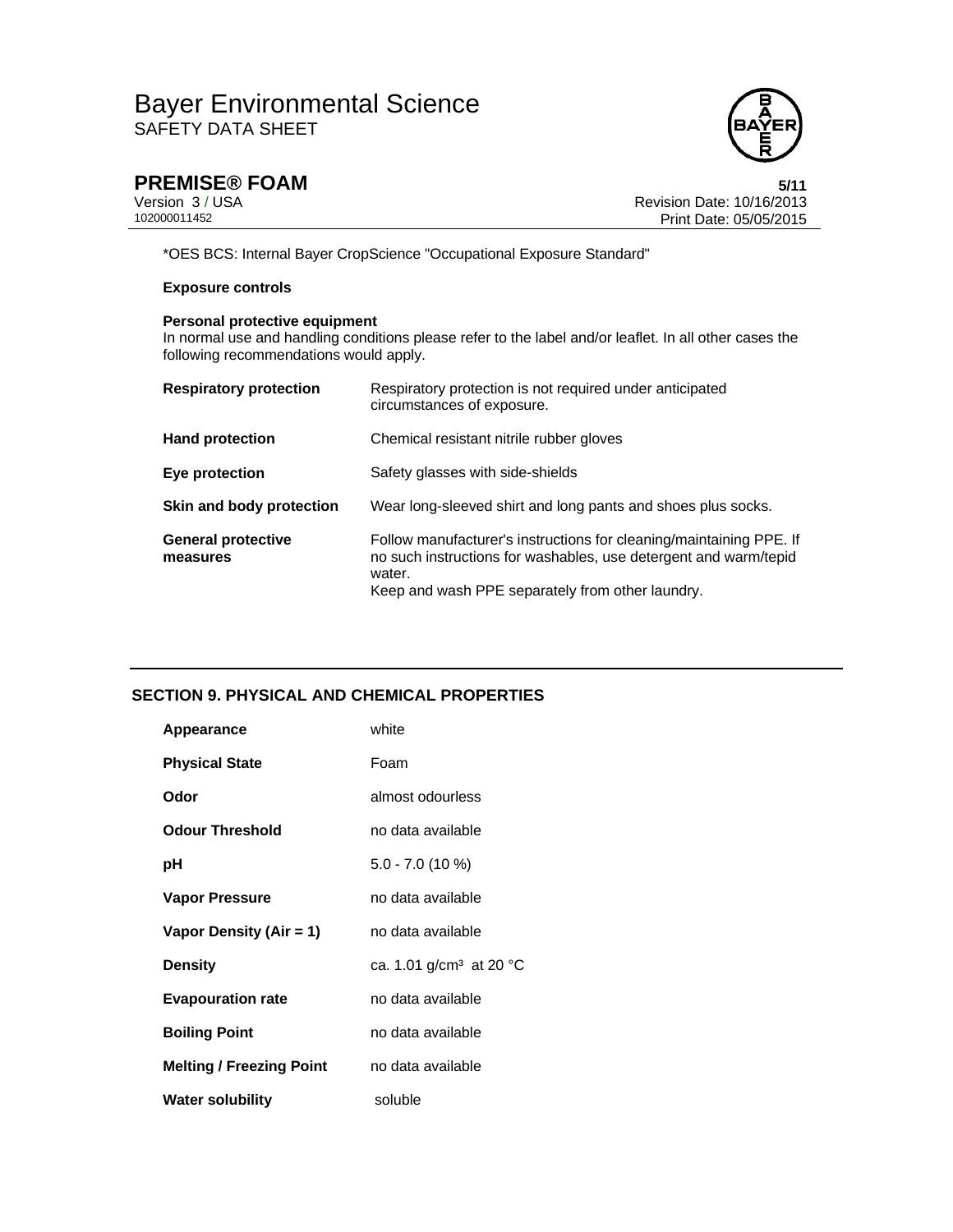

**PREMISE® FOAM** 6/11<br>Version 3 / USA 6/12013 Version 3 / USA Revision Date: 10/16/2013 Print Date: 05/05/2015

| <b>Minimum Ignition Energy</b>                    | no data available           |
|---------------------------------------------------|-----------------------------|
| <b>Decomposition</b><br>temperature               | no data available           |
| <b>Partition coefficient: n-</b><br>octanol/water | no data available           |
| Viscosity                                         | 3 mPa.s. at 25 $^{\circ}$ C |
| <b>Flash point</b>                                | $93.3 \text{ °C}$           |
| <b>Autoignition temperature</b>                   | no data available           |
| Lower explosion limit                             | no data available           |
| <b>Upper explosion limit</b>                      | no data available           |
|                                                   |                             |

# **SECTION 10: STABILITY AND REACTIVITY**

| <b>Reactivity</b><br><b>Thermal decomposition</b> | no data available                                                                                                              |
|---------------------------------------------------|--------------------------------------------------------------------------------------------------------------------------------|
| <b>Chemical stability</b>                         | Stable under recommended storage conditions.                                                                                   |
| <b>Possibility of hazardous</b><br>reactions      | No hazardous reactions when stored and handled according to<br>prescribed instructions.                                        |
| <b>Conditions to avoid</b>                        | Heat, flames and sparks.                                                                                                       |
| Incompatible materials                            | no data available                                                                                                              |
| Hazardous decomposition<br>products               | Thermal decomposition can lead to release of:<br>Hydrogen cyanide (hydrocyanic acid)<br>Carbon oxides<br>Nitrogen oxides (NOx) |

# **SECTION 11: TOXICOLOGICAL INFORMATION**

**Exposure routes Skin contact, Ingestion, Eye contact Immediate Effects**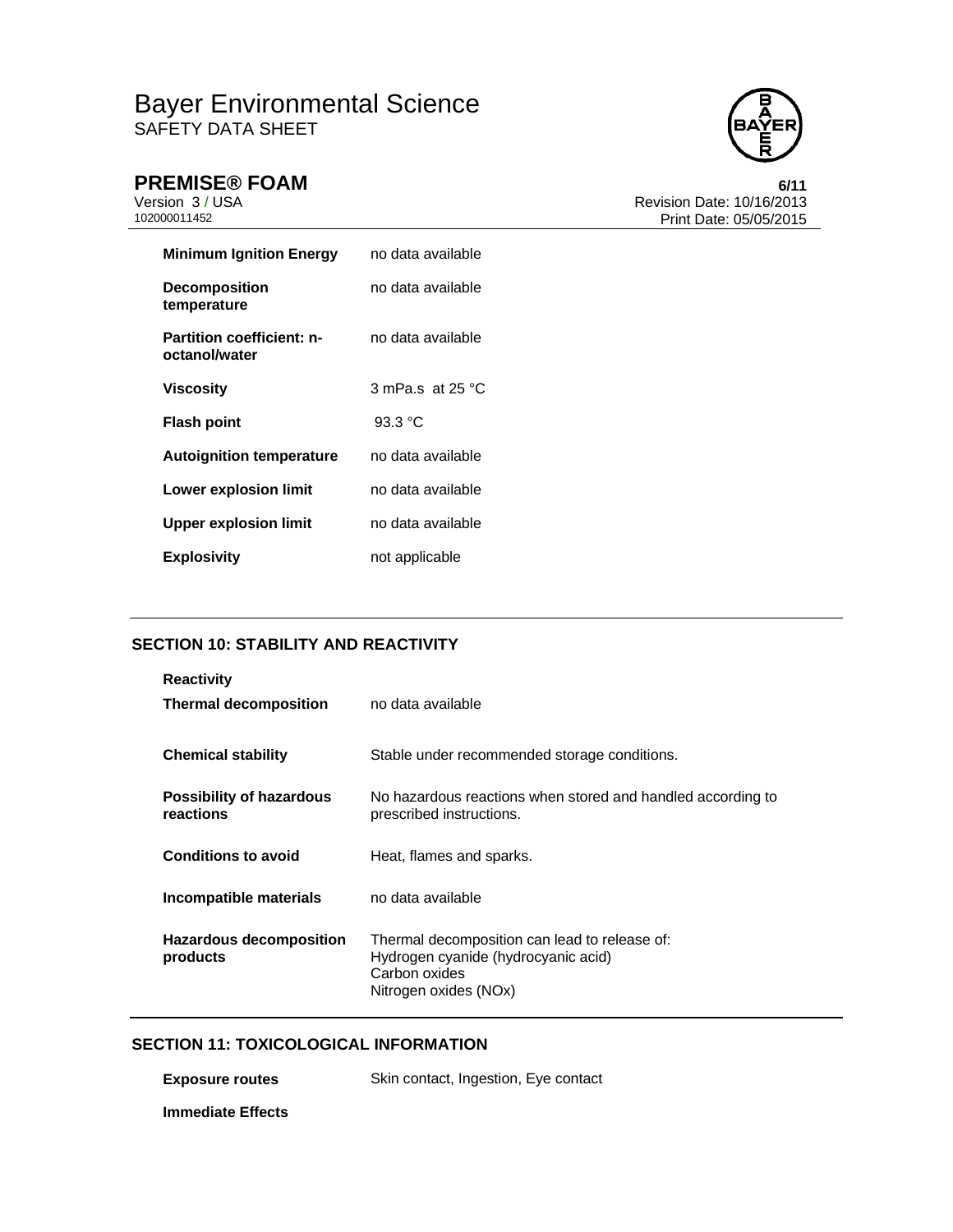

# **PREMISE® FOAM 7/11**

Version 3 / USA Revision Date: 10/16/2013 Print Date: 05/05/2015

| Eye                                  | No eye irritation                                                        |  |
|--------------------------------------|--------------------------------------------------------------------------|--|
| <b>Skin</b>                          | May cause slight irritation.                                             |  |
| Ingestion                            | Harmful if swallowed.                                                    |  |
| Information on toxicological effects |                                                                          |  |
| <b>Acute oral toxicity</b>           | LD50 (female rat) $>$ 5,000 mg/kg                                        |  |
| <b>Acute inhalation toxicity</b>     | Cannot be prepared and tested in a respirable form.<br>no data available |  |
| <b>Acute dermal toxicity</b>         | LD50 (male/female combined rat) $>$ 5,000 mg/kg                          |  |
| <b>Skin irritation</b>               | Slight irritation (rabbit)                                               |  |
| Eye irritation                       | No eye irritation (rabbit)                                               |  |
| <b>Sensitisation</b>                 | Non-sensitizing. (guinea pig)<br>OECD Test Guideline 406. Buehler test   |  |

### **Assessment repeated dose toxicity**

Imidacloprid did not cause specific target organ toxicity in experimental animal studies.

### **Assessment Mutagenicity**

Imidacloprid was not mutagenic or genotoxic based on the overall weight of evidence in a battery of in vitro and in vivo tests.

### **Assessment Carcinogenicity**

Imidacloprid was not carcinogenic in lifetime feeding studies in rats and mice.

### **ACGIH**

None.

### **NTP**

None.

### **IARC**

None.

### **OSHA**

None.

### **Assessment toxicity to reproduction**

Imidacloprid caused reproduction toxicity in a two-generation study in rats only at dose levels also toxic to the parent animals. The reproduction toxicity seen with Imidacloprid is related to parental toxicity.

### **Assessment developmental toxicity**

Imidacloprid caused developmental toxicity only at dose levels toxic to the dams. The developmental effects seen with Imidacloprid are related to maternal toxicity.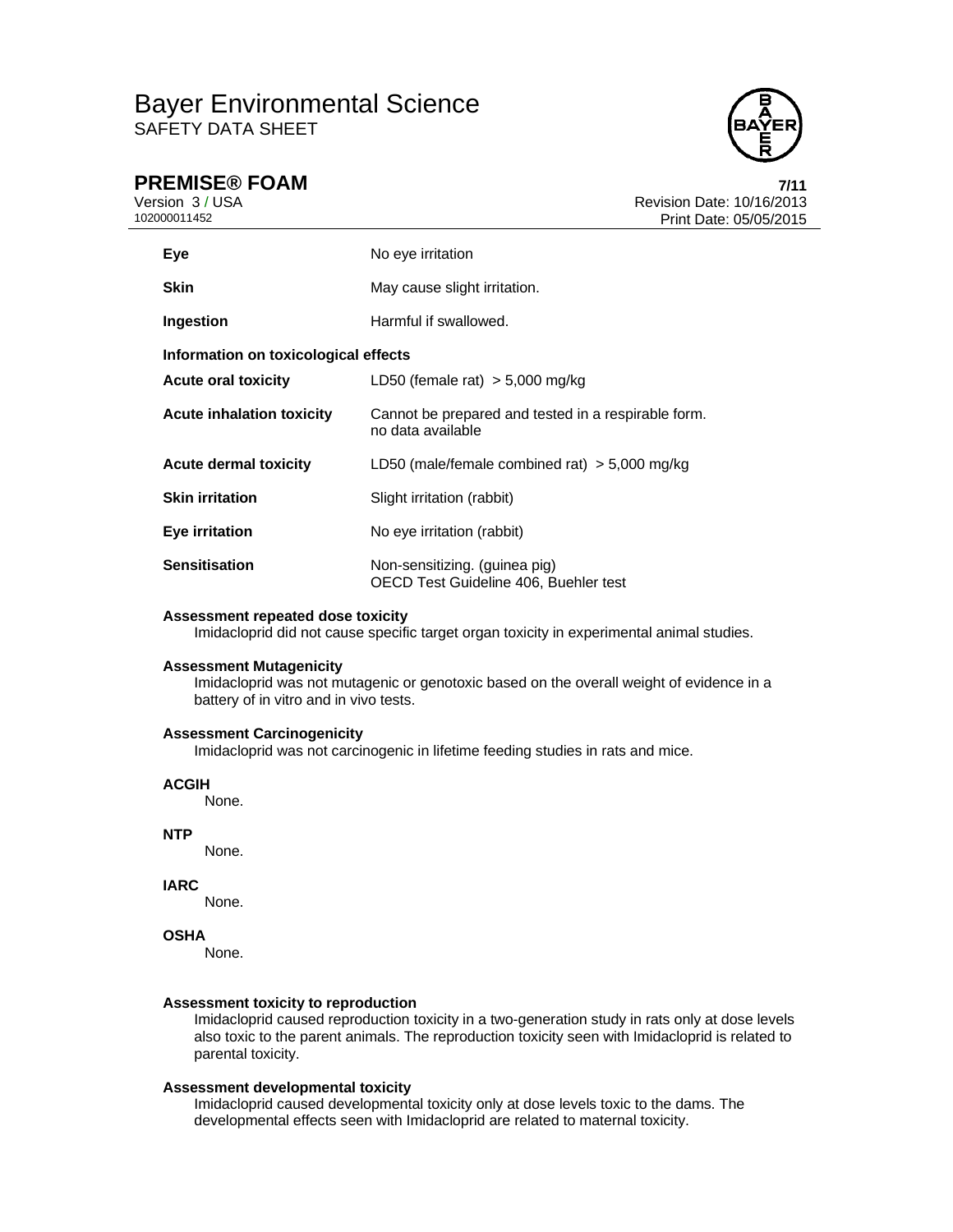

**PREMISE® FOAM** 8/11<br>Version 3 / USA 8/12<br>Revision Date: 10/16/2013 Version 3 / USA Revision Date: 10/16/2013 Print Date: 05/05/2015

### **Further information**

Only acute toxicity studies have been performed on the formulated product. The non-acute information pertains to the active ingredient(s).

## **SECTION 12: ECOLOGICAL INFORMATION**

| <b>Toxicity to fish</b>                     | LC50 (Rainbow trout (Oncorhynchus mykiss)) 211 mg/l<br>Exposure time: 96 h<br>The value mentioned relates to the active ingredient imidacloprid.                                                                                                                                                                 |
|---------------------------------------------|------------------------------------------------------------------------------------------------------------------------------------------------------------------------------------------------------------------------------------------------------------------------------------------------------------------|
| <b>Toxicity to aquatic</b><br>invertebrates | EC50 (Water flea (Daphnia magna)) 85 mg/l<br>Exposure time: 48 h<br>The value mentioned relates to the active ingredient imidacloprid.                                                                                                                                                                           |
|                                             | LC50 (Chironomus riparius (non-biting midge)) 0.0552 mg/l<br>Exposure time: 24 h<br>The value mentioned relates to the active ingredient imidacloprid.                                                                                                                                                           |
| <b>Toxicity to aquatic plants</b>           | EC50 (Desmodesmus subspicatus) > 10 mg/l<br>Growth rate; Exposure time: 72 h<br>The value mentioned relates to the active ingredient imidacloprid.                                                                                                                                                               |
| <b>Biodegradability</b>                     | Imidacloprid: not rapidly biodegradable                                                                                                                                                                                                                                                                          |
| Koc                                         | Imidacloprid: Koc:225                                                                                                                                                                                                                                                                                            |
| <b>Bioaccumulation</b>                      | Imidacloprid:                                                                                                                                                                                                                                                                                                    |
| <b>Mobility in soil</b>                     | Does not bioaccumulate.<br>Imidacloprid: Moderately mobile in soils                                                                                                                                                                                                                                              |
| <b>Environmental precautions</b>            | Apply this product as specified on the label.<br>Do not apply directly to water, to areas where surface water is<br>present or to intertidal areas below the mean high water mark.<br>Do not contaminate surface or ground water by cleaning equipment<br>or disposal of wastes, including equipment wash water. |

# **SECTION 13: DISPOSAL CONSIDERATIONS**

| Waste treatment methods |                                                                                                                                                                         |
|-------------------------|-------------------------------------------------------------------------------------------------------------------------------------------------------------------------|
| <b>Product</b>          | Pesticide, spray mixture or rinse water that cannot be used<br>according to label instructions may be disposed of on site or at an<br>approved waste disposal facility. |
| Contaminated packaging  | Do not re-use empty containers.<br>Do not pierce or burn, even after use. Do not spray on a naked<br>flame or any incandescent material.                                |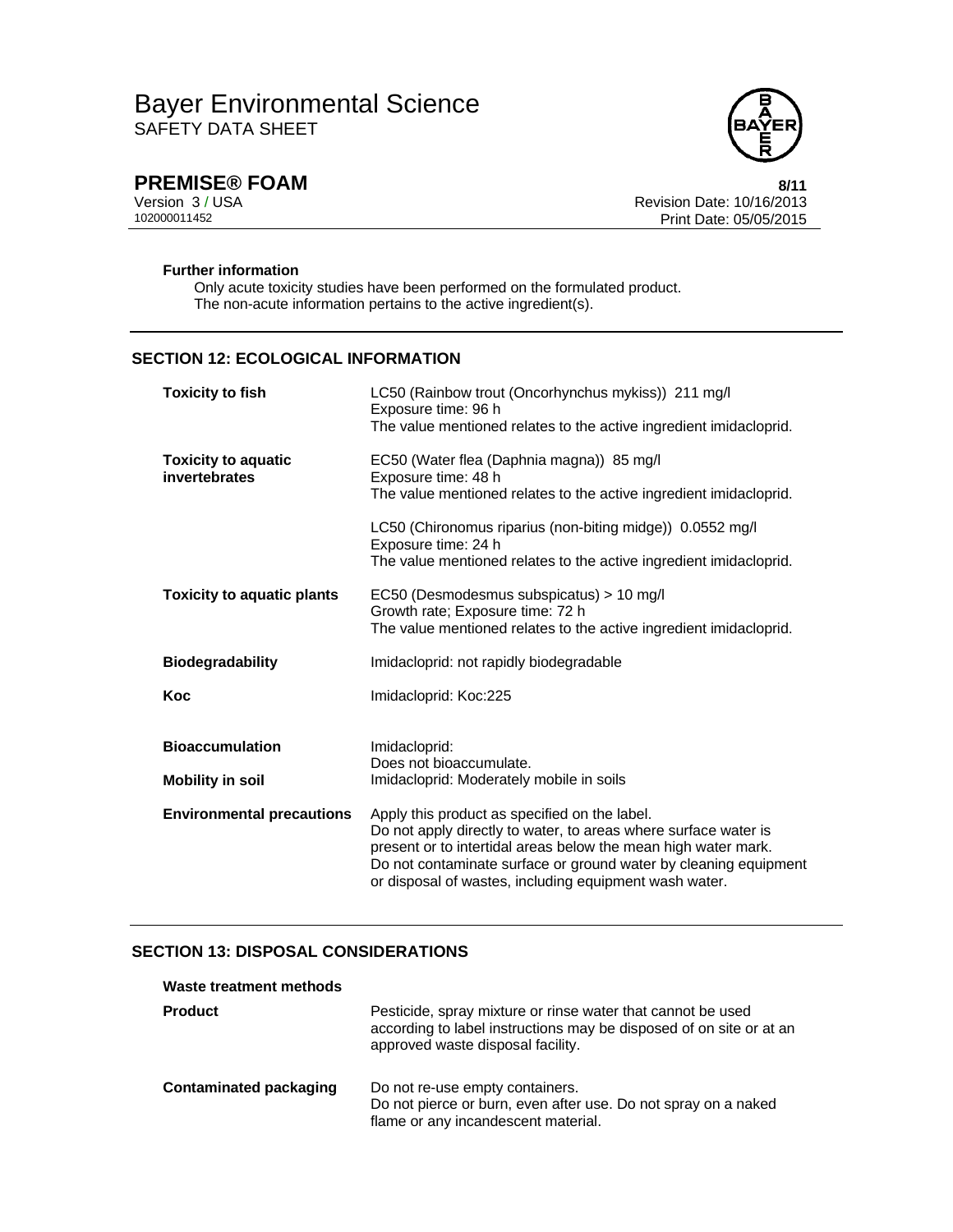

**PREMISE® FOAM** 9/11<br>Version 3 / USA 9/15 Version 3 / USA Revision Date: 10/16/2013 Print Date: 05/05/2015

Place empty container in trash.

**RCRA Information** Characterization and proper disposal of this material as a special or hazardous waste is dependent upon Federal, State and local laws and are the user's responsibility. RCRA classification may apply.

## **SECTION 14: TRANSPORT INFORMATION**

| 49CFR                    |                         |
|--------------------------|-------------------------|
| UN number                | 1950                    |
| Class                    | 2.2                     |
| Packaging group          |                         |
| Proper shipping name     | AEROSOLS                |
| <b>IMDG</b>              |                         |
| UN number                | 1950                    |
| Class                    | 2.2                     |
| Packaging group          |                         |
| Marine pollutant         | NΟ                      |
| Proper shipping name     | <b>AEROSOLS</b>         |
|                          |                         |
| IATA                     |                         |
| UN number                | 1950                    |
| Class                    | 2.2                     |
| Packaging group          |                         |
| Environm. Hazardous Mark | NΟ                      |
| Proper shipping name     | AEROSOLS, NON-FLAMMABLE |

This transportation information is not intended to convey all specific regulatory information relating to this product. It does not address regulatory variations due to package size or special transportation requirements.

| Freight Classification: | CONSUMER COMMODITY - HAZMAT shipping papers not        |
|-------------------------|--------------------------------------------------------|
|                         | required for surface shipment per CFR49, 172.200(b)(3) |

## **SECTION 15: REGULATORY INFORMATION**

| <b>EPA Registration No.</b><br><b>US Federal Regulations</b>       | 432-1391 |                                                                                        |
|--------------------------------------------------------------------|----------|----------------------------------------------------------------------------------------|
| <b>TSCA list</b>                                                   |          |                                                                                        |
| Isobutane                                                          |          | 75-28-5                                                                                |
| Glycerine                                                          |          | $56 - 81 - 5$                                                                          |
| Fatty alcohol ethoxylate                                           |          | 66455-15-0                                                                             |
|                                                                    |          | US. Toxic Substances Control Act (TSCA) Section 12(b) Export Notification (40 CFR 707, |
| Subpt D)                                                           |          |                                                                                        |
| None.                                                              |          |                                                                                        |
| <b>SARA Title III - Section 302 - Notification and Information</b> |          |                                                                                        |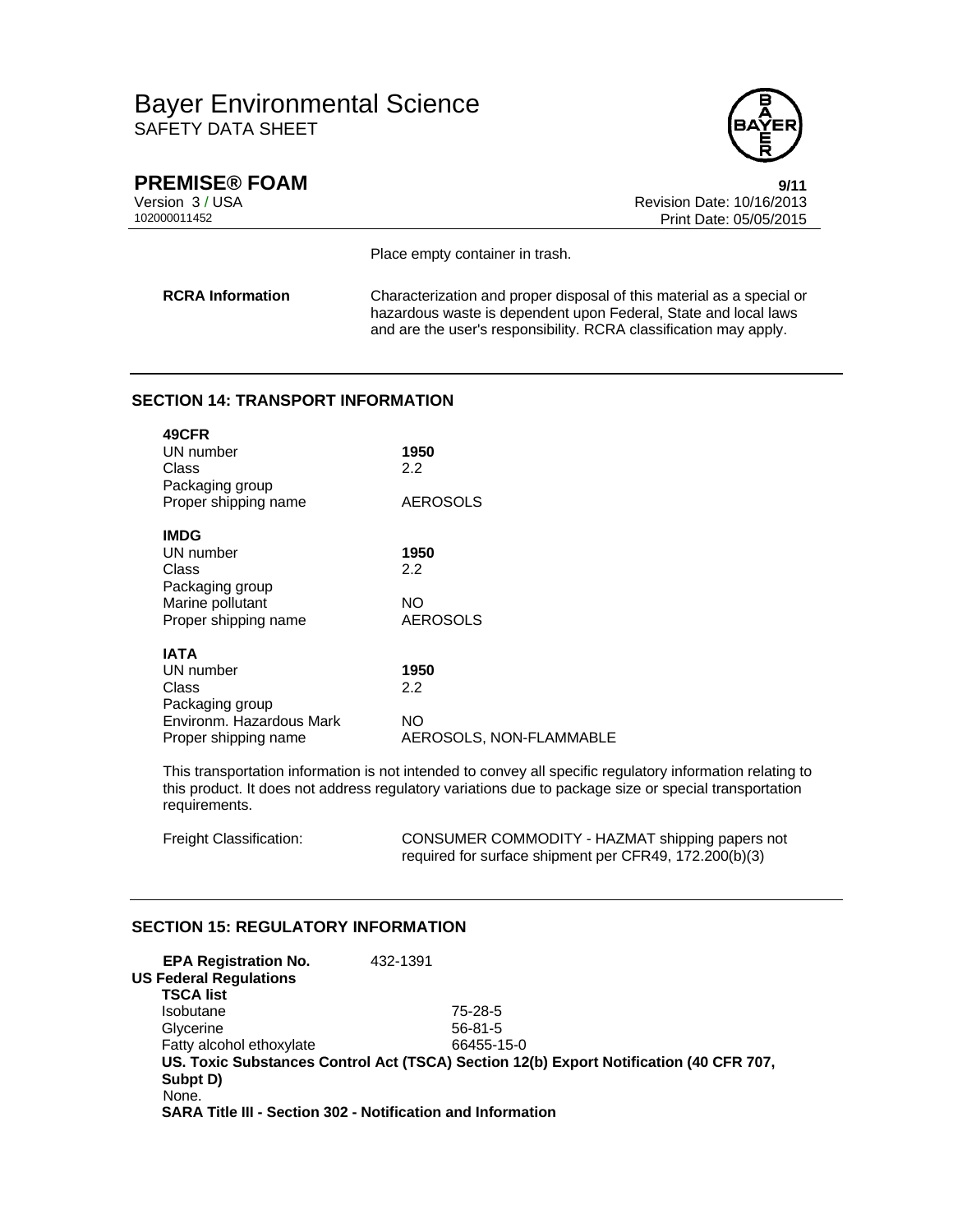

**PREMISE® FOAM 10/11**<br>Version 3 / USA **10/2013**<br>102000011452 **10/16/2013**<br>Print Date: 05/05/2015 Revision Date: 10/16/2013 Print Date: 05/05/2015

| None.<br><b>SARA Title III - Section 313 - Toxic Chemical Release Reporting</b>                                                                                                                                                                                                                                                                                                                                                                            |                       |                                                                                                |  |  |
|------------------------------------------------------------------------------------------------------------------------------------------------------------------------------------------------------------------------------------------------------------------------------------------------------------------------------------------------------------------------------------------------------------------------------------------------------------|-----------------------|------------------------------------------------------------------------------------------------|--|--|
| None.                                                                                                                                                                                                                                                                                                                                                                                                                                                      |                       |                                                                                                |  |  |
| <b>US States Regulatory Reporting</b>                                                                                                                                                                                                                                                                                                                                                                                                                      |                       |                                                                                                |  |  |
| <b>CA Prop65</b>                                                                                                                                                                                                                                                                                                                                                                                                                                           |                       |                                                                                                |  |  |
|                                                                                                                                                                                                                                                                                                                                                                                                                                                            |                       | This product does not contain any substances known to the State of California to cause cancer. |  |  |
| This product does not contain any substances known to the State of California to cause<br>reproductive harm.<br><b>US State Right-To-Know Ingredients</b>                                                                                                                                                                                                                                                                                                  |                       |                                                                                                |  |  |
| Isobutane                                                                                                                                                                                                                                                                                                                                                                                                                                                  | 75-28-5               | CT, MN, NJ                                                                                     |  |  |
| Glycerine                                                                                                                                                                                                                                                                                                                                                                                                                                                  | $56 - 81 - 5$         | MN, RI                                                                                         |  |  |
|                                                                                                                                                                                                                                                                                                                                                                                                                                                            |                       |                                                                                                |  |  |
| <b>Canadian Regulations</b>                                                                                                                                                                                                                                                                                                                                                                                                                                |                       |                                                                                                |  |  |
| <b>Canadian Domestic Substance List</b>                                                                                                                                                                                                                                                                                                                                                                                                                    |                       |                                                                                                |  |  |
| Isobutane                                                                                                                                                                                                                                                                                                                                                                                                                                                  | $75 - 28 - 5$         |                                                                                                |  |  |
| Glycerine                                                                                                                                                                                                                                                                                                                                                                                                                                                  | $56 - 81 - 5$         |                                                                                                |  |  |
| Fatty alcohol ethoxylate                                                                                                                                                                                                                                                                                                                                                                                                                                   | 66455-15-0            |                                                                                                |  |  |
| <b>Environmental</b><br><b>CERCLA</b><br>Isobutane                                                                                                                                                                                                                                                                                                                                                                                                         | 75-28-5               | $100$ lbs                                                                                      |  |  |
| <b>Clean Water Section 307 Priority Pollutants</b>                                                                                                                                                                                                                                                                                                                                                                                                         |                       |                                                                                                |  |  |
| None.                                                                                                                                                                                                                                                                                                                                                                                                                                                      |                       |                                                                                                |  |  |
| Safe Drinking Water Act Maximum Contaminant Levels                                                                                                                                                                                                                                                                                                                                                                                                         |                       |                                                                                                |  |  |
| None.                                                                                                                                                                                                                                                                                                                                                                                                                                                      |                       |                                                                                                |  |  |
|                                                                                                                                                                                                                                                                                                                                                                                                                                                            |                       |                                                                                                |  |  |
| <b>International Regulations</b><br><b>European Inventory of Existing Commercial Substances (EINECS)</b><br>Isobutane                                                                                                                                                                                                                                                                                                                                      | 75-28-5               |                                                                                                |  |  |
| Glycerine                                                                                                                                                                                                                                                                                                                                                                                                                                                  | $56 - 81 - 5$         |                                                                                                |  |  |
| <b>EPA/FIFRA Information:</b><br>This chemical is a pesticide product registered by the Environmental Protection Agency and is subject to<br>certain labeling requirements under federal pesticide law. These requirements differ from the classification<br>criteria and hazard information required for safety data sheets, and for workplace labels of non-pesticide<br>chemicals. Following is the hazard information required on the pesticide label: |                       |                                                                                                |  |  |
| Signal word:                                                                                                                                                                                                                                                                                                                                                                                                                                               | Caution!              |                                                                                                |  |  |
| <b>Hazard statements:</b>                                                                                                                                                                                                                                                                                                                                                                                                                                  | Harmful if swallowed. |                                                                                                |  |  |

Avoid contact with skin, eyes and clothing.

Wash thoroughly with soap and water after handling.

## **SECTION 16: OTHER INFORMATION**